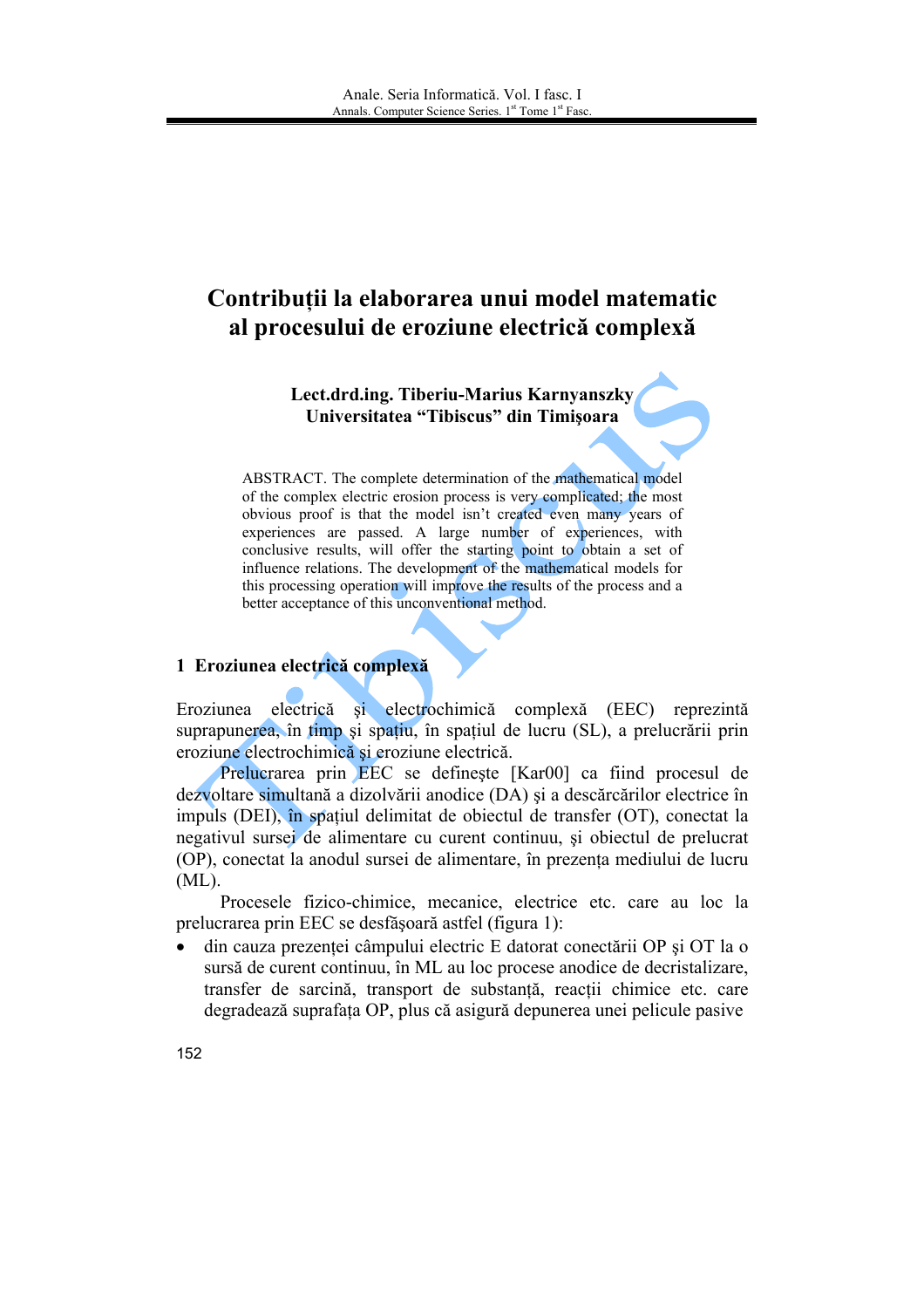

(PP) pe suprafata OP, cu o mare rezistentă mecanică și bune proprietăți dielectrice;

- când PP atinge o anumită grosime, procesul de DA se oprește și are loc  $\bullet$ pasivizarea anodului;
- intervine acum deplasarea tangențială a OT față de OP, cu viteza vr și apropierea celor două suprafețe datorită existenței presiunii de contact p;
- prin existenta acestor solicitări mecanice, PP este îndepărtată la nivelul  $\bullet$ microasperităților și sunt create condițiile pentru apariția DEI;

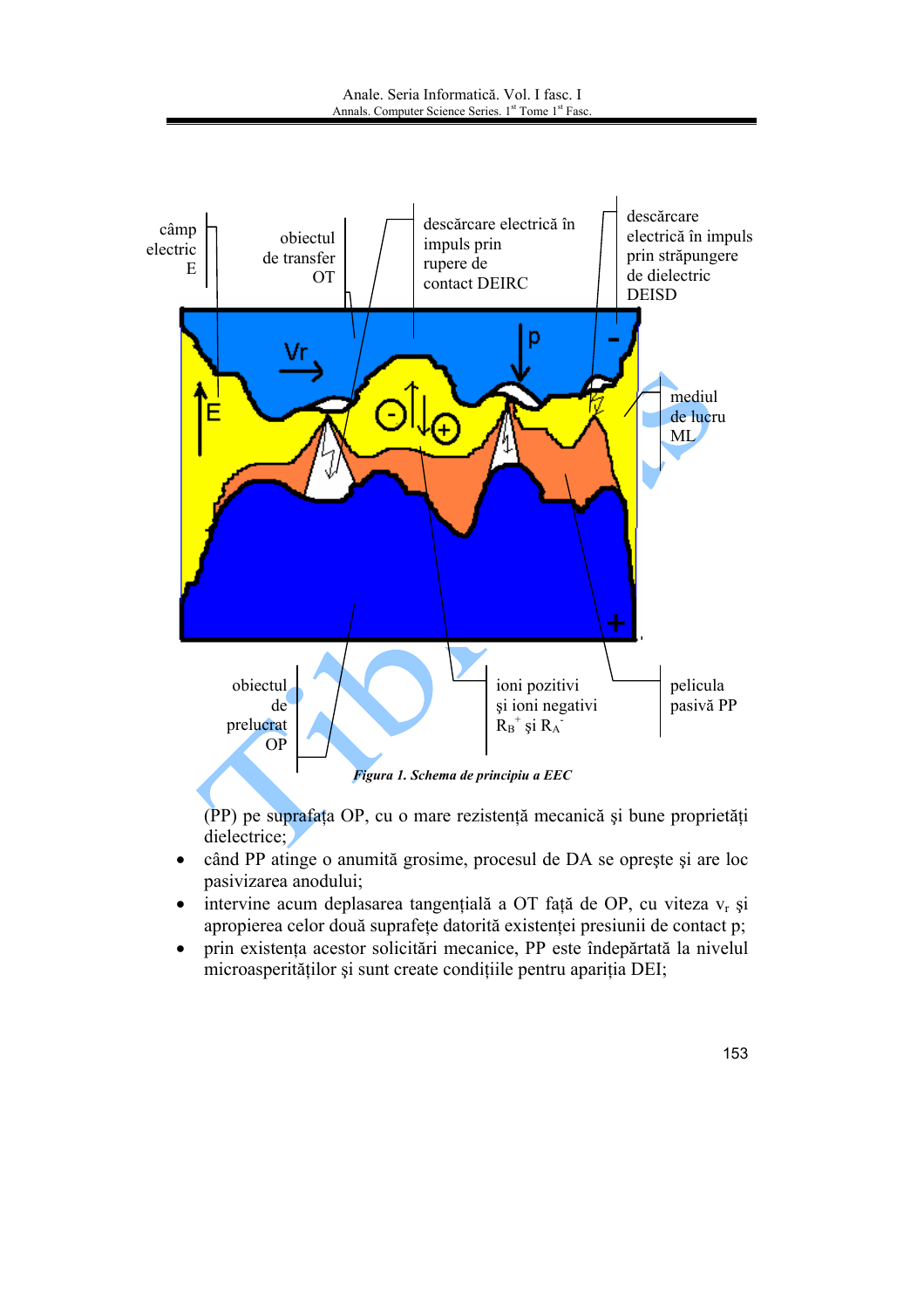- DEI au loc datorită apropierii dintre cele două suprafete, a existenței PP, a câmpului electric E și a existenței în ML a unei suspensii din produsele eroziunii  $R_a$  și  $R_b$ ;
- DEI se pot manifesta fie prin ruperea contactului deja stabilit (descărcări  $\bullet$ electrice în impuls prin rupere de contact, DEIRC), fie prin străpungerea dielectricului PP (descărcări electrice prin străpungerea dielectricului, DEISD):
- se ating astfel densități de curent de  $10^3 10^5$  A/cm<sup>2</sup>, cu durata de  $10^{-3}$   $\bullet$  $10^{-5}$  s, ceea ce duce la aparitia unor fenomene termice specifice unor temperaturi de  $10^4 - 10^5$  K;
- aceste fenomene termice duc la topirea si vaporizarea explozivă a microasperităților de la suprafața OP, concomitent cu deteriorarea ML din cauza proceselor termice de descompunere si degradare;
- craterele nou apărute reiau procesul de DA si astfel întreg ciclul se repetă.

Asadar, se poate concluziona că procesul de EEC este o suprapunere a prelucrării prin eroziune electrică și prin eroziune electrochimică, cu depasivizare mecanică: prelevarea de substanță din OP se face prin dislocarea materialului ca urmare a DEI și a DA.

Cele două procese care concură la realizarea EEC sunt într-o anumită pondere relativă unul fată de celălalt și anume:

- poate predomina DA, când puterea specifică indusă în SL este mică. Este avantajos deoarece precizia prelucrării este ridicată, rugozitatea suprafetei rezultate este mai mică. Dezavantajul care apare constă în productivitatea redusă a procesului de prelucrare;
- poate predomina DEI, când puterea specifică indusă în SL este mare. Este avantajos deoarece productivitatea este mare, ca rezultat al densității mari de curent, care favorizează o temperatură foarte ridicată în SL, acolo unde se ating punctual  $10^4 - 10^5$  K deci suprafata OP se topeste și vaporizează exploziv. Același proces fizic duce însă și la dezavantajul unei precizii mici și rugozități mari.

Ca fenomen secundar are loc și erodarea OT, dar aceasta se întâmplă într-un procent mult mai mic și astfel cantitatea se substanță prelevată este mult mai mică.

Așa cum se poate observa din această scurtă prezentare, metodele de prelucrare prin EEC au avantaje majore, cum sunt [Kar00]:

- construcția simplă a OT, folosind tehnologii de fabricație și materiale simple si ieftine;
- 154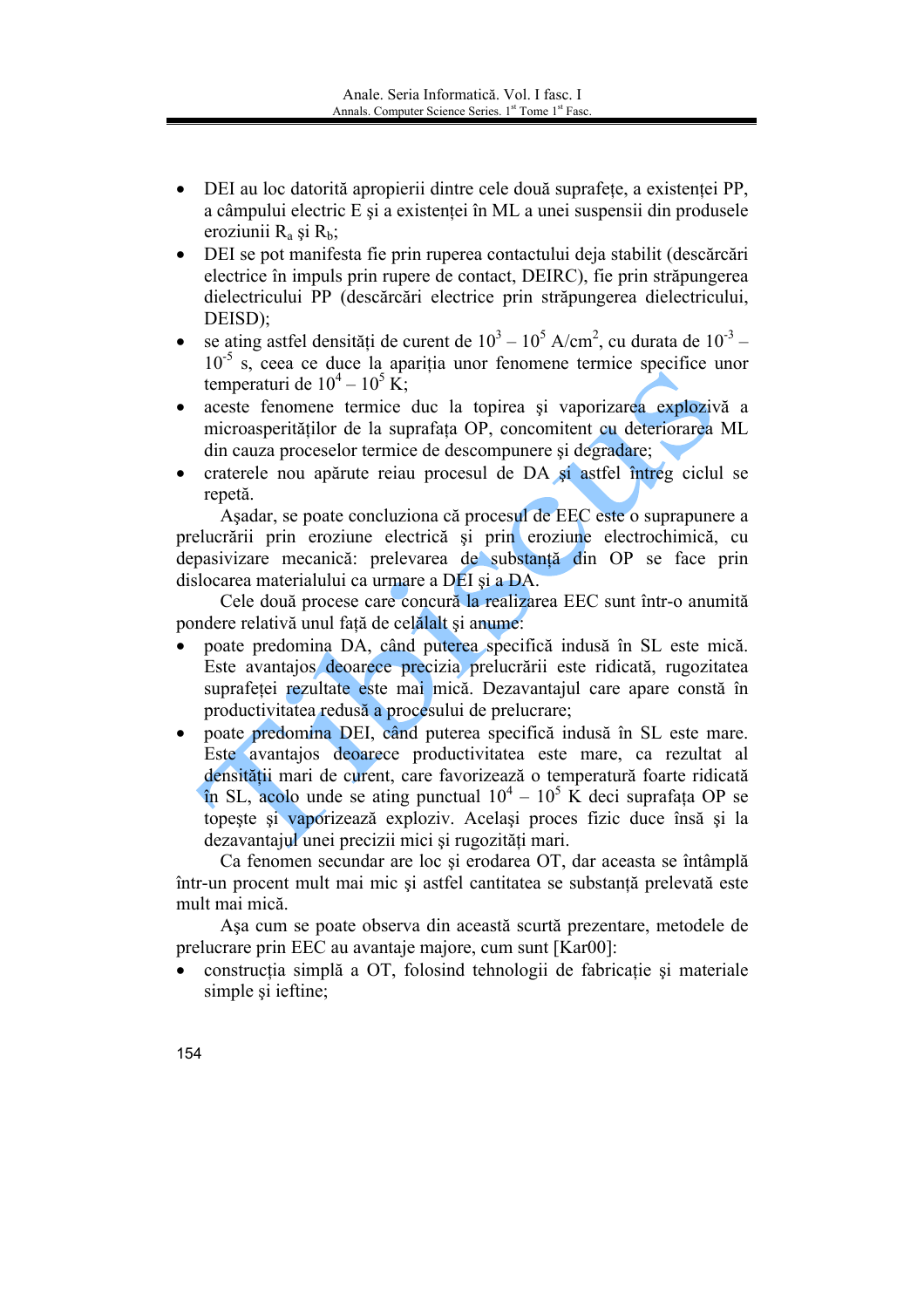- posibilitatea prelucrării de OP cu proprietăți mecanice și fizice deosebite  $\bullet$ (duritate, rezistență mecanică, refractaritate etc.);
- coeficient de utilizare mare a materialului OP:
- sisteme tehnologice simple, automatizate, ce permit prelucrări optime în cele mai multe din operațiile de prelucrare dimensională.

Totuși, metoda are și unele dezavantaje, care însă în timp pot deveni minore, pe măsură ce utilizarea sa devine uzuală:

- fenomenele teoretice si practice nu sunt cunoscute complet, de aceea  $\bullet$ sunt puține mașini, utilizate în domenii relativ puține;
- utilaiele tehnologice sunt scumpe din cauză că sunt putin numeroase:  $\bullet$
- consumă multă energie electrică și LL cu efecte secundare dăunătoare.  $\bullet$

## 2 Parametri de intrare și de iesire la prelucrarea prin EEC

Caracteristicile tehnologice sunt acele variabile care exprimă cantitativ și calitativ transformările pe care objectul de prelucrat (OP) si objectul de transfer (OT) le suferă în timpul procesului de prelucrare. Ele pot fi sintetizate ca în figura 2.



Figura 2. Caracteristicile tehnologice la prelucrarea prin EEC

Caracteristicile tehnologice finale depind de mărimea și modul de variație a elementelor de mai sus, influențele între acestea stabilind ponderea fenomenelor elementare si stabilitatea procesului eroziv.

Dar în timpul acestui proces apar și abateri ale parametrilor, în urma influenței anumitor factori, ceea ce va determina erori în rezultatul final al prelucrării.

Daçã procesul de prelucrare prin EEC încearcă să combine avantajele prelucrării prin eroziune electrică (precizie și calitate bune) și prin eroziune electrochimică (productivitate bună), în același timp procedeul preia și din dezavantajele celor două metode.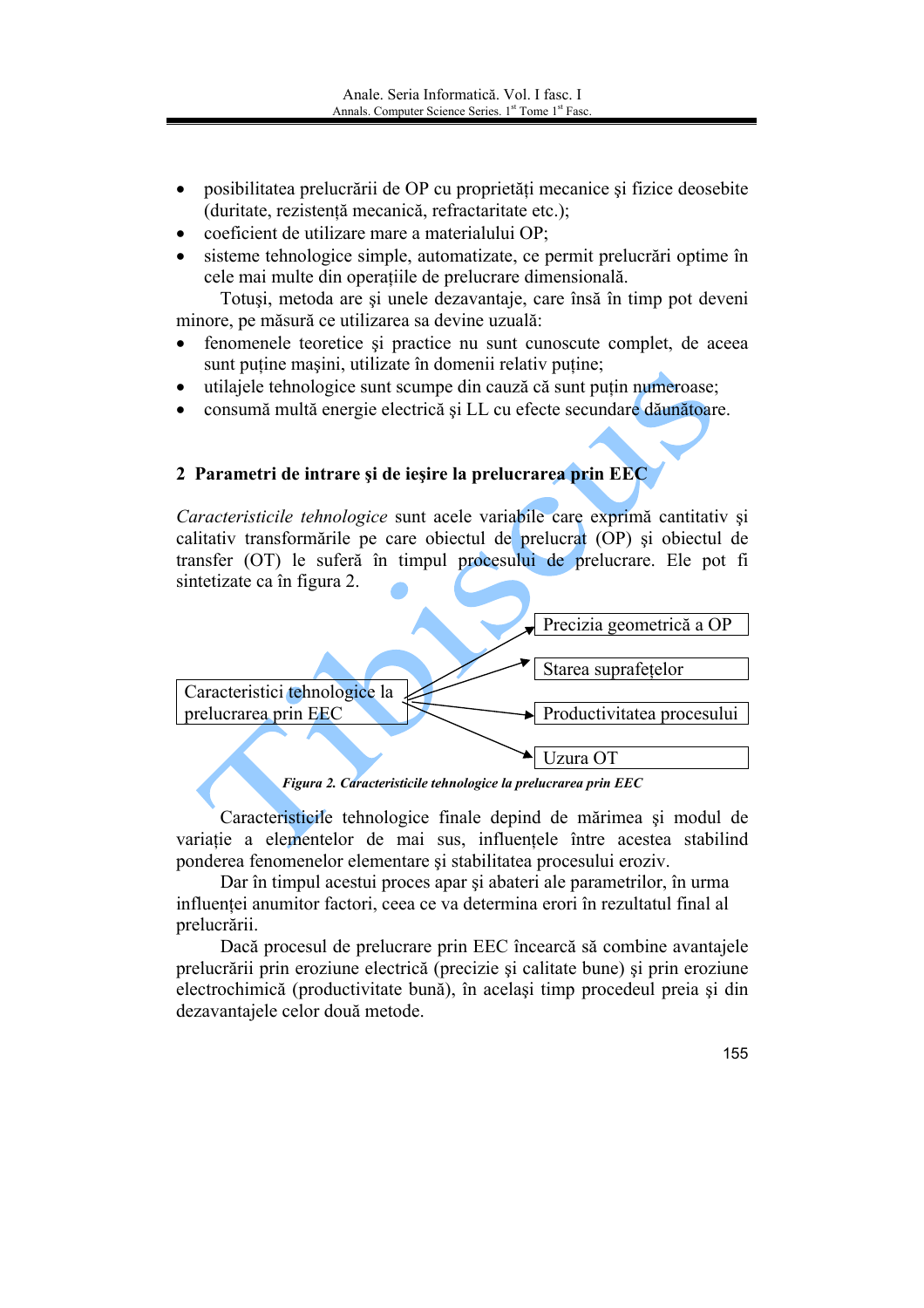| Anale, Seria Informatică, Vol. I fasc. I                                    |  |
|-----------------------------------------------------------------------------|--|
| Annals. Computer Science Series. 1 <sup>st</sup> Tome 1 <sup>st</sup> Fasc. |  |

|             |                |                                | Productivitate                                     | Precizie | Rugozitate            | Consum    |
|-------------|----------------|--------------------------------|----------------------------------------------------|----------|-----------------------|-----------|
| Modalitatea |                | Productivitate<br>maximă $Q_p$ | specifică                                          | maximă   | $R_a$ minimă          | al        |
| prelucrării |                | $\lceil$ mm <sup>3</sup> /min] | $\left[\text{mm}^3/\text{A}\cdot\text{min}\right]$ | mm       | $\lceil \mu m \rceil$ | <b>OT</b> |
|             |                |                                |                                                    |          |                       |           |
| Aşchiere    | Degroșare      | 10 <sup>5</sup>                | 10 <sup>4</sup>                                    | 0,0100   | 6,30                  | Da        |
|             | Finisare       | 10 <sup>3</sup>                | 10 <sup>3</sup>                                    | 0,0010   | 0,08                  | Da        |
|             | Superfinisare  |                                | 10 <sup>2</sup>                                    | 0,0001   | 0,02                  | Da        |
| Eroziune    | Electrică      | $10^{\overline{4}}$            | $10^{2}$                                           | 0,0100   | 0,63                  | Da        |
|             | Cu plasmă      | 10 <sup>5</sup>                | 10 <sup>3</sup>                                    | 0,5000   | 25,00                 | Da        |
|             | termică        |                                |                                                    |          |                       |           |
|             | Cu fascicul    | 10                             | 10                                                 | 0,0080   | 1,60                  | Nu        |
|             | laser          |                                |                                                    |          |                       |           |
|             | Cu fascicul    | 10 <sup>2</sup>                | 10                                                 | 0,0080   | 1,60                  | Nu        |
|             | de electroni   |                                |                                                    |          |                       |           |
|             | Electrochimică | 10 <sup>5</sup>                | 10 <sup>2</sup>                                    | 0,0500   | 0,32                  | Nu        |
|             | Chimică        | 10                             |                                                    | 0,0050   | 0,05                  | Nu        |
|             | Ultrasonică    | $10^{2}$                       | 10 <sup>2</sup>                                    | 0,0050   | 0,32                  | Da        |
|             | Electrică și   | 10 <sup>3</sup>                |                                                    | 0,0010   | 0,16                  | Da        |
|             | electrochimică |                                |                                                    |          |                       |           |

Tabelul 3. Caracteristici tehnologice la prelucrarea prin eroziune



Figura 3. Factori de influență la prelucrarea prin EEC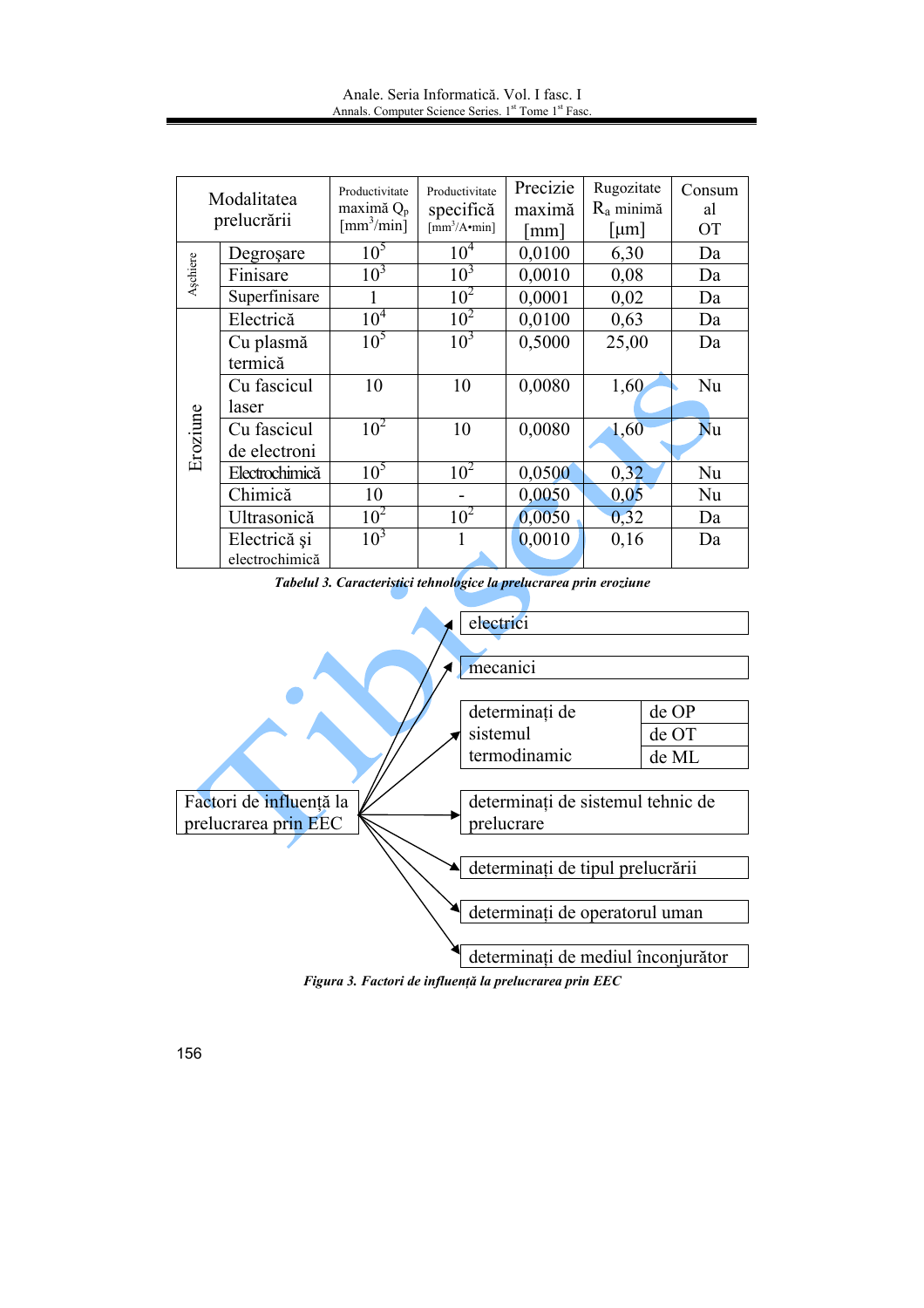

Figura 4. Subsistemele unui utilaj de prelucrare prin EEC

O comparație a caracteristicilor tehnologice cantitative și calitative ale diverselor procedee este prezentată în tabelul 3.

# 3 Utilaje pentru prelucrarea prin EEC

Ca orice sistem, utilajul de prelucrare prin EEC se compune din mai multe subsisteme care interacționează (figura 4):

- sistemul de reglare si comandă; asigură conducerea si interactiunea  $\bullet$ între celelalte subsisteme:
- sistemul mecanic; depinde de operațiile pe care întregul utilaj trebuie să  $\bullet$ le execute de aceea există o gamă diversă de soluții constructive; oricare dintre ele asigură în principiu.

-montarea OP și a OT;

-cinematica necesară generării suprafețelor;

-păstrarea constantă a interstițiului prelucrării;

-realizarea avansului necesar prelucrării:

-dirijarea lichidului de lucru (LL) în spatiul de lucru (SL);

-evacuarea surplusului de LL, a produselor eroziunii și aerosolilor;

- sistemul pentru electrolit; depinde de varianta constructivă adoptată si asigură stocarea, curățirea și recircularea LL;
	- sistemul de alimentare cu energie electrică; constă dintr-un ansamblu de redresoare mono sau trifazate sau generatoare de curent continuu, combinate uneori cu rezistente electrice sau inductivități; asigură energia electrică necesară:

-în SL pentru constituirea agentilor erozivi și a dezvoltării descărcărilor electrice în impuls (DEI);

-celorlalte sisteme din compunerea utilajului.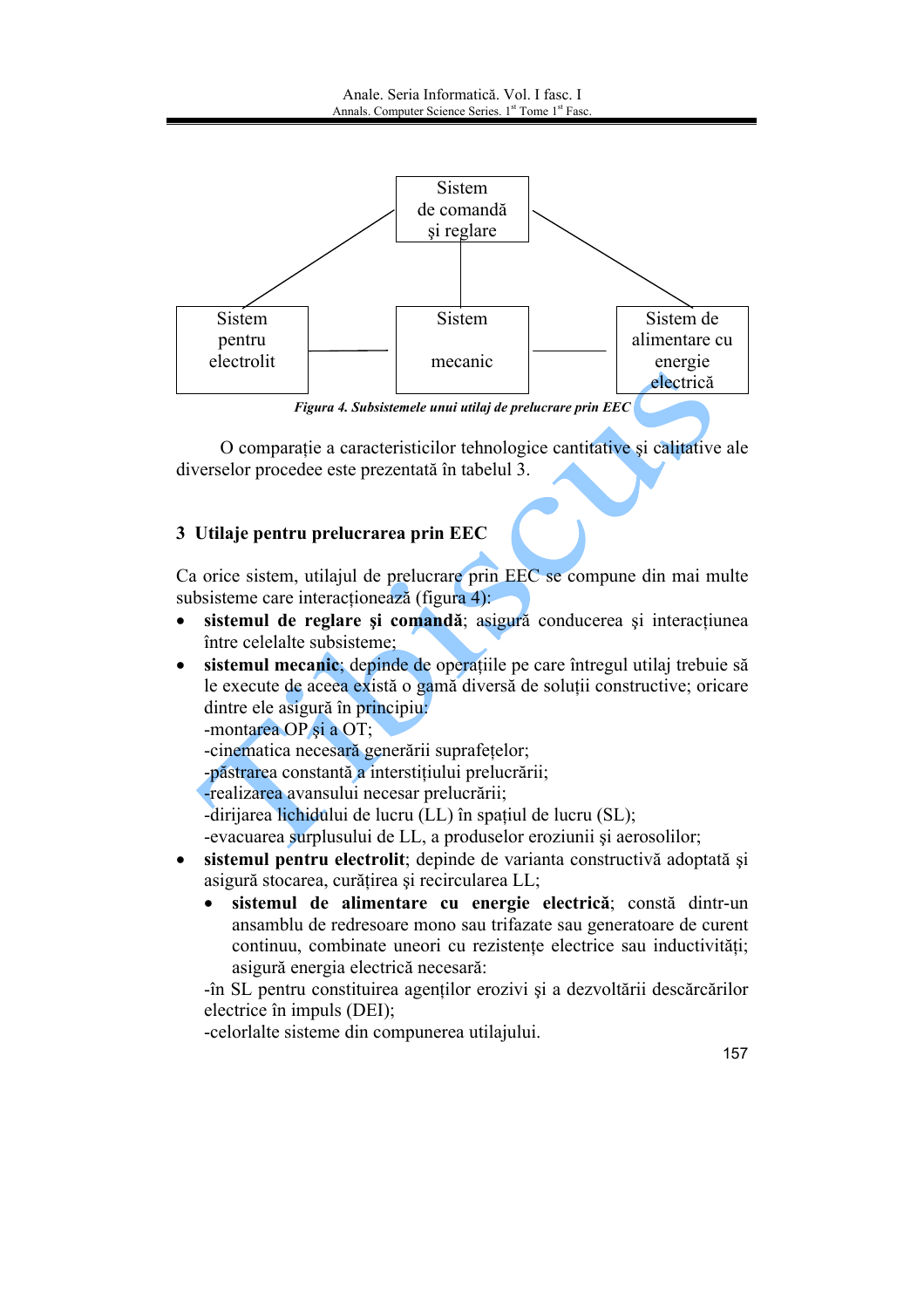Pentru prelucrarea cu OT bandă, OT este o bandă care prin deplasare cu anumită viteză produce o găurire a OP; deplasarea OT conduce la decuparea suprafetei dorite.



Figura 5. Schema prelucrării prin EEC cu OT bandă

Pentru prelucrarea cu OT filiform, OT este un fir cu diametru foarte mic, cu lungime cât mai mare posibilă, întins între rolele de ghidare RG, derulat continuu cu viteză constantă în SL de către ansamblul rolelor RSA-RS și cu posibilitatea de inversare a direcției când firul a ajuns la capăt. Altă variantă constructivă utilizează OT cu lungime mică, prins în buclă și derulat într-un singur sens.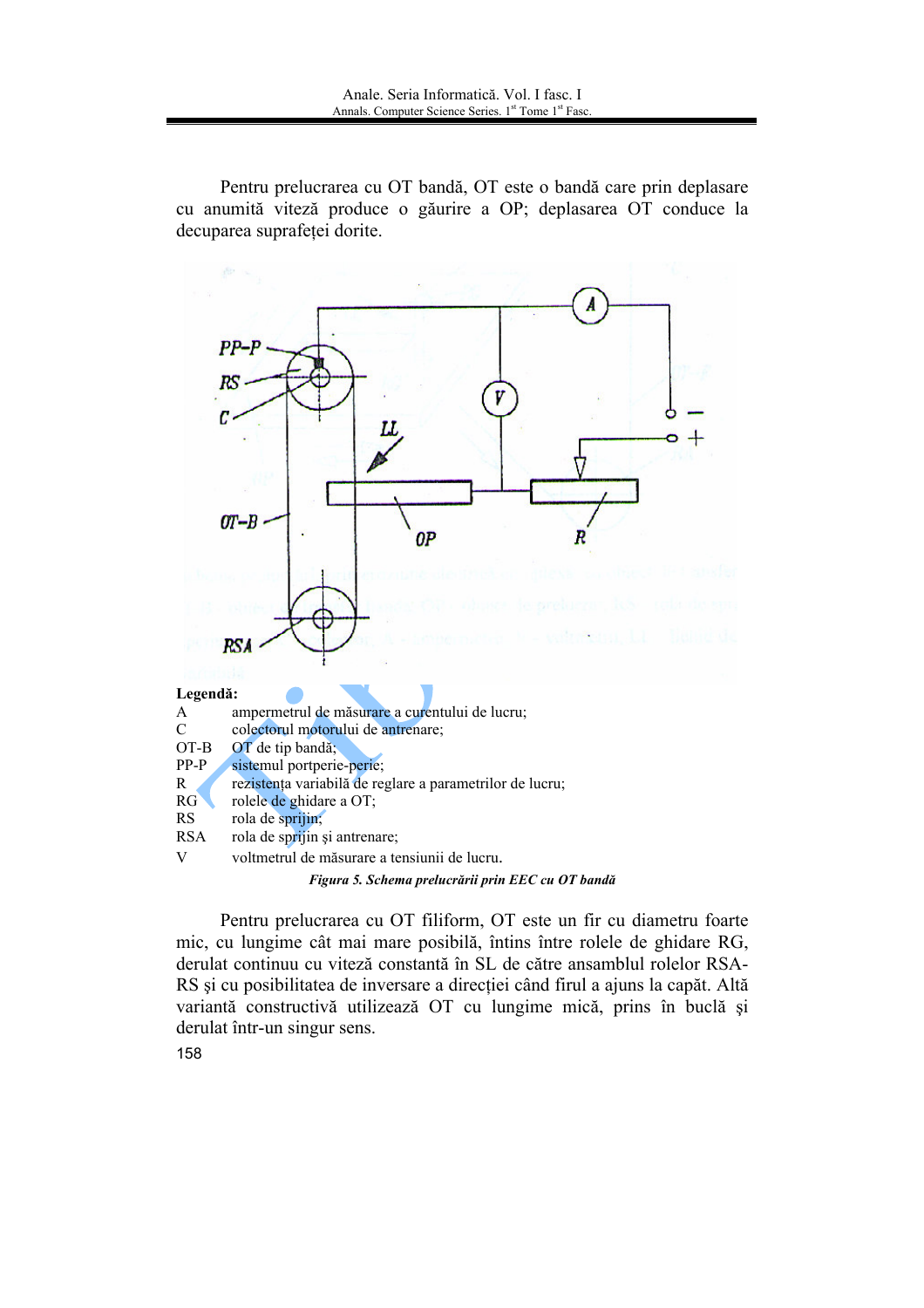

 $RG$ rolele de ghidare

Figura 6. Schema prelucrării prin EEC cu electrod fir

La prelucrarea cu OT disc, OT este un disc care prin rotire cu anumită viteză (turație) produce o găurire a OP; deplasarea OT conduce la decuparea suprafetei dorite.

### 4 Modelarea procesului de eroziune electrică complexă

Așa cum se prezintă și în literatura de specialitate [Her95, Kar01], având în vedere că numărul factorilor de care depind rezultatele prelucrării este foarte mare, și determinarea completă a unui model matematic este deosebit de complicată, dovadă timpul scurs de când se aplică această tehnologie de prelucrare și absența (deocamdată) a unui astfel de sistem. Totuși, un număr suficient de mare de experimente, cu date concludente, ar putea duce la crearea unui ansamblu de legi de influență.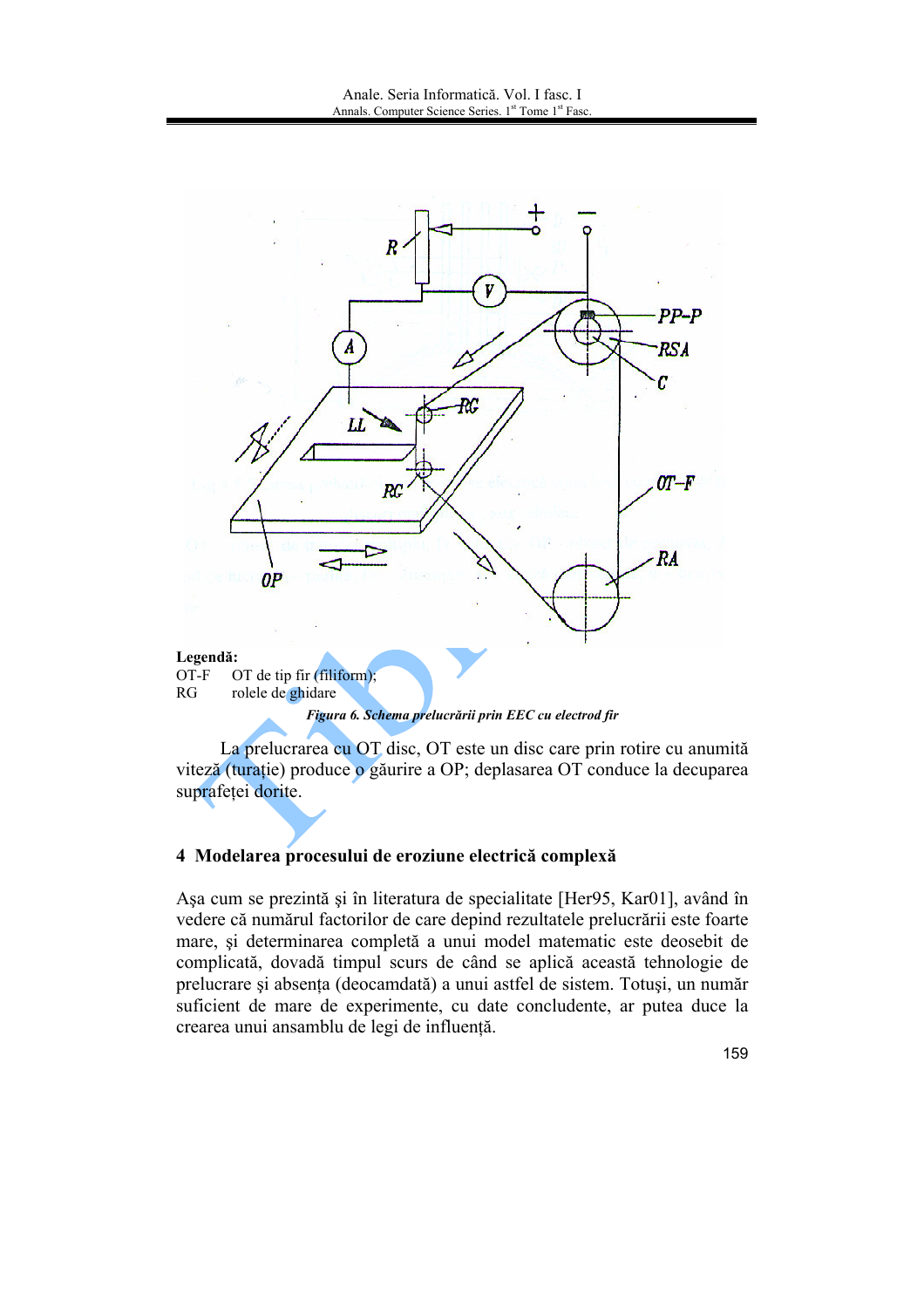

Figura 7. Schema prelucrării prin EEC cu electrod disc

În lucrarea [Her95] este prezentată ca metodă de stabilire a ordinii de influență a diverșilor parametri asupra mărimilor de ieșire, metoda experimentului psihologic. Ea permite ierarhizarea factorilor independenți, eliminarea factorilor nesemnificativi și astfel reduce numărul total doar la factorii de bază, toate acestea folosind un experiment simplu, cu cheltuieli minime, fără consum de manoperă, materiale sau energie.



Figura 8. Dependenta vitezei de avans de factorii de intrare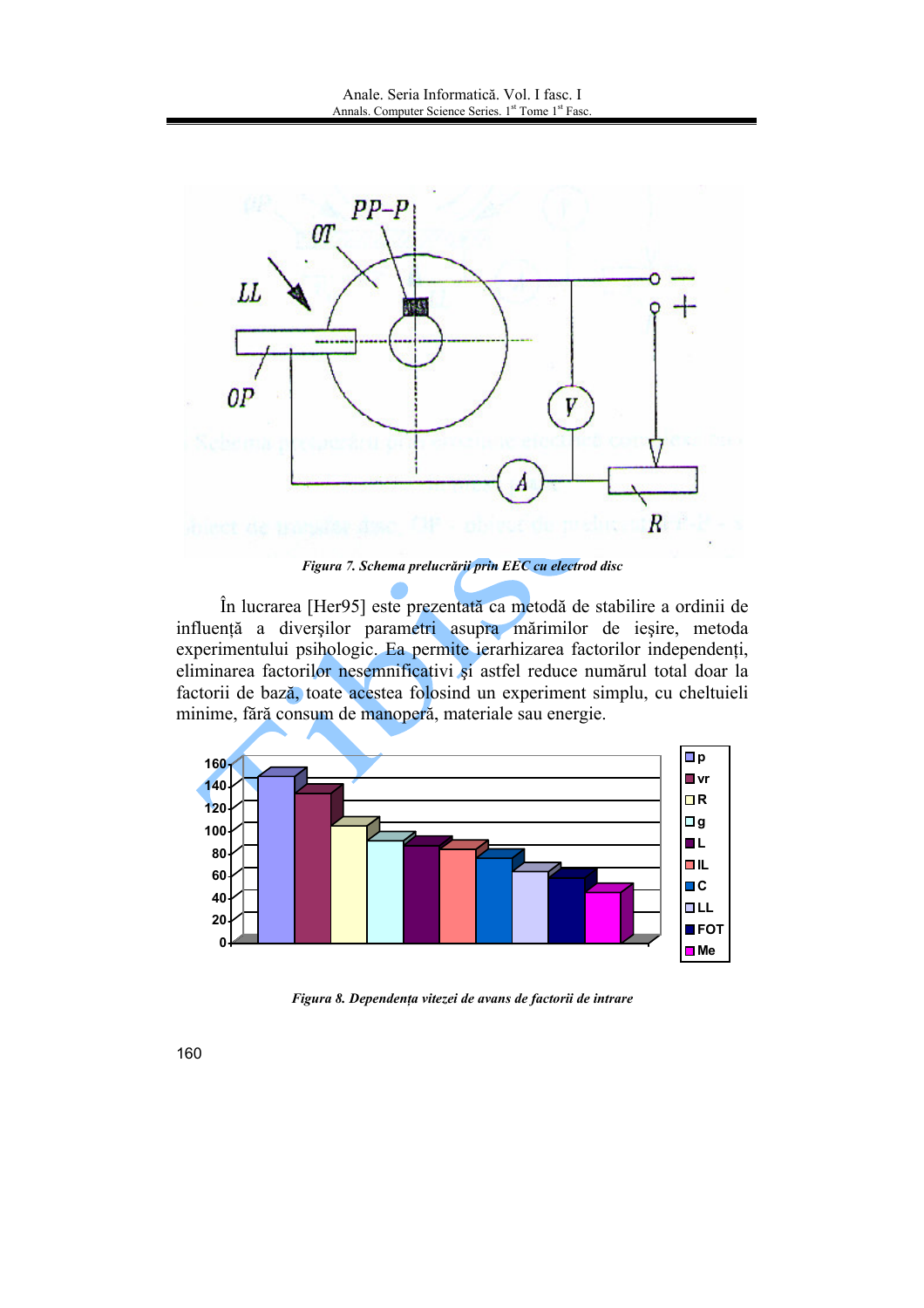Astfel, în figura 8 este prezentată dependența vitezei de avans (viteza liniară de eroziune) de factorii de intrare, folosind abrevierile vr=viteza de rotație, p=presiunea de lucru, L=componenta inductivă, C=componenta capacitivă, R=componenta rezistivă, LL=lichidul de lucru, IL=modul de introducere a LL, Me=materialul OT, FOT=forma OT, g=grosimea OT.

Totuși, metoda este una teoretică și ea nu este neapărat cea mai relevantă pentru partea exeprimentală. Pe această cale, a experimentului, se obțin rezultate mult mai exacte și care pot duce la determinarea modelului matematic al procesului de prelucrare prin EEC.

De exemplu [Pop70], efectuând un număr de experimente privind debitarea unui OP de grosimi diferite, pentru a determina modul în care depinde viteza de eroziune de principalii parametri de intrare – tensiunea de alimentare și curentul, s-au stabilit rezultatele din tabelul 4.

In acest tabel, U respectiv I sunt tensiunea și curentul pe  $SL$ ; L este grosimea OP;  $\Delta V$ e este variația vitezei de avans,  $\Delta U$  și  $\Delta I$  sunt variațiile tensiunii și curentului; Cvi și Cvu sunt funcțiile de transfer care arată dependențele:

 M 7777777 BM M 7777777 M 

și funcție de care se determină formulele finale:  $Ve = Ci \cdot I^{\alpha}$ 

 $Ve = A + Cvu \cdot U$ 

ce reprezintă dependența vitezei de avans de tensiunea și curentul de lucru. Cu datele din tabelul 4 se poate particulariza Ve determinând pe Ci și

 $\alpha$  astfel:

| $L=15$ mm | $U=22V$   | $\alpha = 1,77$ | $Ci=0,0055$  |
|-----------|-----------|-----------------|--------------|
|           | $U = 24V$ | $\alpha = 1,63$ | $Ci=0,0135$  |
|           | $U=26V$   | $\alpha = 1,63$ | $Ci=0,0135$  |
|           | $U=28V$   | $\alpha = 1,63$ | $Ci=0,0135$  |
| $L=25$ mm | $U=22V$   | $\alpha = 1,05$ | $Ci=0,0436$  |
|           | $U=24V$   | $\alpha=1,09$   | $Ci=0,039$   |
|           | $U=26V$   | $\alpha = 1,23$ | $Ci=0.034$   |
|           | $U=28V$   | $\alpha = 1,07$ | $Ci=0,150$   |
| $L=25$ mm | $U=24V$   | $\alpha = 1,45$ | $Ci=0,00245$ |
|           | $U=26V$   | $\alpha = 1,53$ | $Ci=0,00218$ |
|           | $U=28V$   | $\alpha = 1,52$ | $Ci=0,00275$ |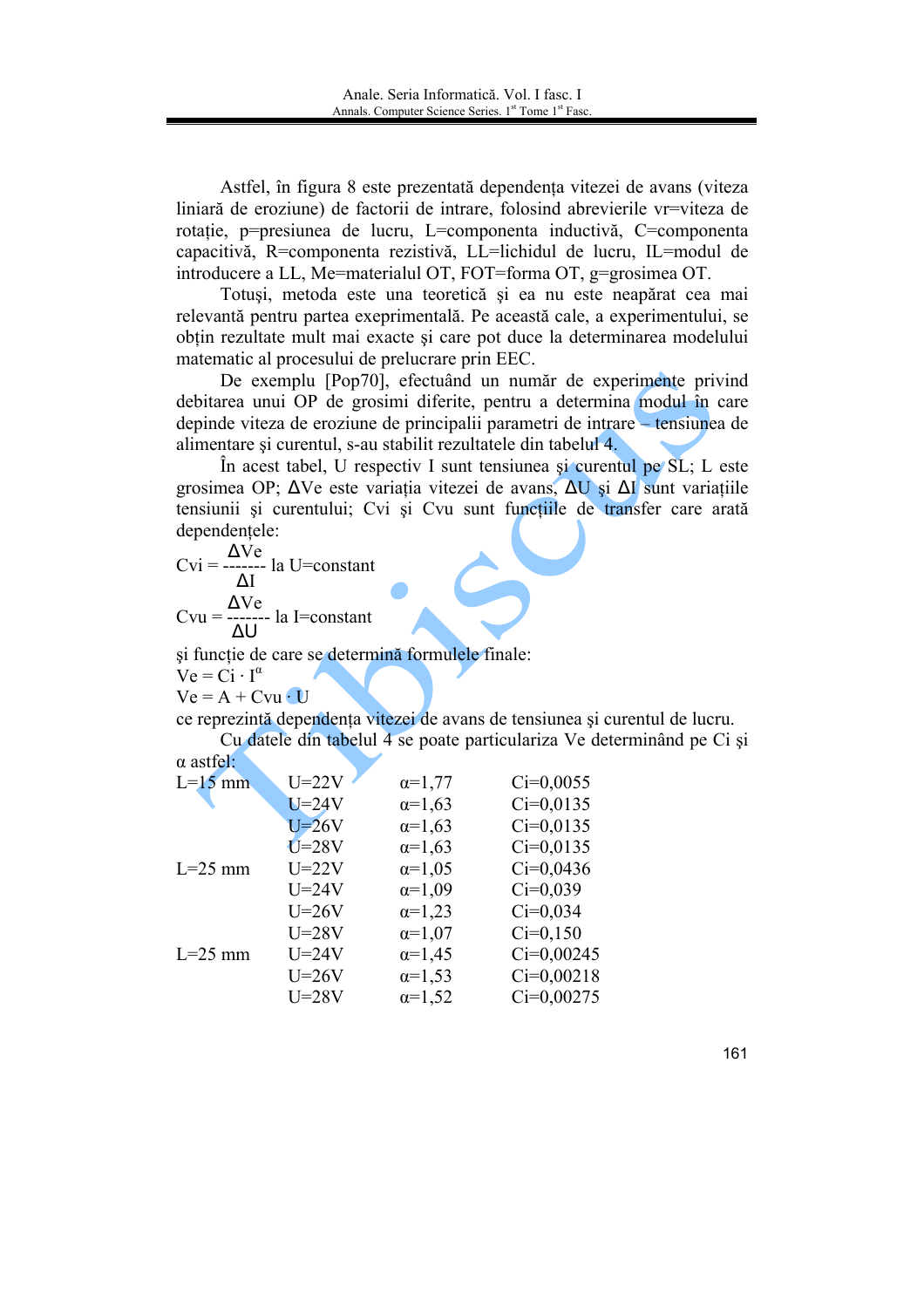| U și L      | I[A]             | $\Delta V$ e    | $\Delta I$ | $C_{vi} = \Delta Ve / \Delta I$ |
|-------------|------------------|-----------------|------------|---------------------------------|
| $U = 22 V$  | 100              | 18              | 65         | 0,278                           |
| $L = 15$ mm | 160              | 38              | 95         | 0,40                            |
|             | 200              | 87              | 105        | 0,542                           |
|             | 240              | 85              | 140        | 0,61                            |
| $U = 24 V$  | 100              | 23              | 70         | 0,35                            |
| $L = 15$ mm | 160              | 45              | 90         | 0,50                            |
|             | 200              | 68              | 110        | 0,62                            |
|             | 240              | 95              | 135        | 0,70                            |
| $U = 26 V$  | 100              | 25              | 75         | 0,33                            |
| $L = 15$ mm | 160              | 54              | 100        | 0,54                            |
|             | 200              | 71              | 125        | 0,57                            |
|             | 240              | 100             | 130        | 0,77                            |
| $U = 28 V$  | 100              | 32              | 85         | 0,375                           |
| $L = 15$ mm | 160              | 57              | 115        | 0,495                           |
|             | 200              | 79              | 115        | 0,685                           |
|             | 240              | 105             | 135'       | 0,78                            |
| $U = 22 V$  | 100              | 5               | 100        | 0,05                            |
| $L = 25$ mm | 170              | 8               | 160        | 0,05                            |
|             | 240              | 12              | 195        | 0,061                           |
|             | 300              | 15,5            | 240        | 0,064                           |
| $U = 24 V$  | 100              | 6               | 100        | 0,06                            |
| $L = 25$ mm | 170              | 11              | 155        | 0,071                           |
|             | 240              | 15 <sup>°</sup> | 205        | 0.073                           |
|             | 300              | 20              | 250        | 0,08                            |
| $U = 26 V$  | 100 <sub>1</sub> | 10              | 90         | 0,11                            |
| $L = 25$ mm | 170              | 20              | 140        | 0,145                           |
|             | 240              | 30              | 200        | 0,15                            |
|             | 300              | 39              | 240        | 0,16                            |
| $U = 28 V$  | 100              | 20              | 90         | 0,22                            |
| $L = 25$ mm | 170              | 34              | 150        | 0,226                           |
|             | 240              | 42              | 182        | 0,231                           |
|             | 300              | 52              | 220        | 0,236                           |
| $U = 24 V$  | 100              | 2,1             | 65         | 0,032                           |
| $L = 50$ mm | 160              | 4,2             | 85         | 0.048                           |
|             | 240              | 7,3             | 140        | 0,052                           |
|             | 300              | 10,4            | 175        | 0,059                           |
| $U = 26 V$  | 100              | 25              | 50         | 0,05                            |
| $L = 50$ mm | 160              | 5,5             | 90         | 0,061                           |
|             | 240              | 9               | 140        | 0,064                           |
|             | 300              | 13,5            | 190        | 0,071                           |
| $U = 28 V$  | 100              | $\overline{3}$  | 60         | 0,054                           |
| $L = 50$ mm | 160              | 6,5             | 95         | 0,068                           |
|             | 240              | 10              | 140        | 0,071                           |
|             | 300              | 16              | 200        | 0,08                            |

Tabelul 4. Dependența vitezei de avans de U și I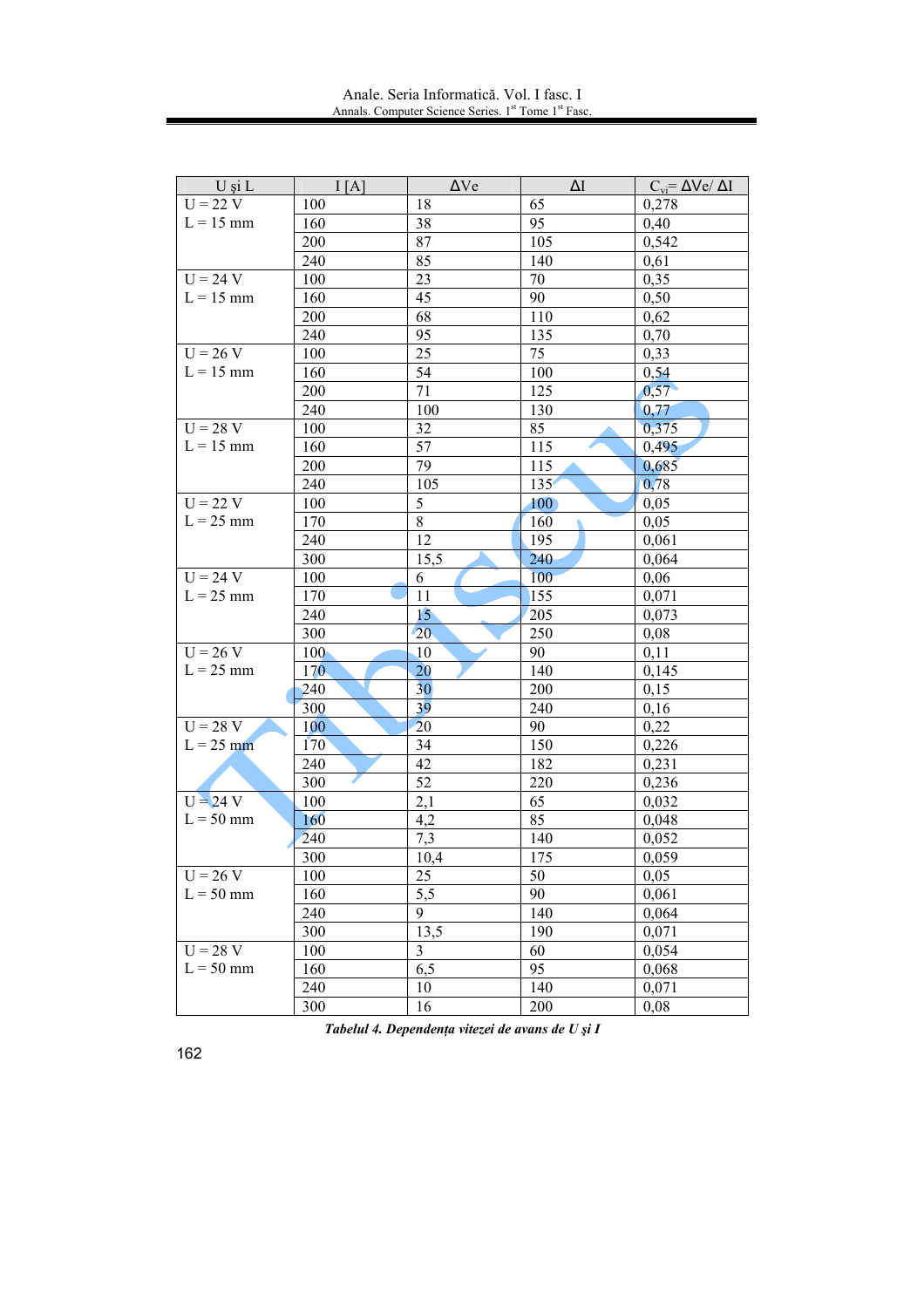# 5 Utilizarea MathCAD pentru interpolare

Pentru valorile care nu sunt cuprinse în tabelul 4, determinarea lui Ve functie de I se poate face folosind de exemplu interpolarea. Una din metodele foarte ușoare se bazează pe aplicația MathCAD, care presupune parcurgerea următorilor pași:



Figura 9. Interpolarea pentru obținerea valorilor funcției Ve

introducerea matricii cu n linii conținând pe prima coloană valorile  $\bullet$ cunoscute ale lui I, în ordine crescătoare, iar pe a doua coloană valorile corespunzătoare ale lui Ve;